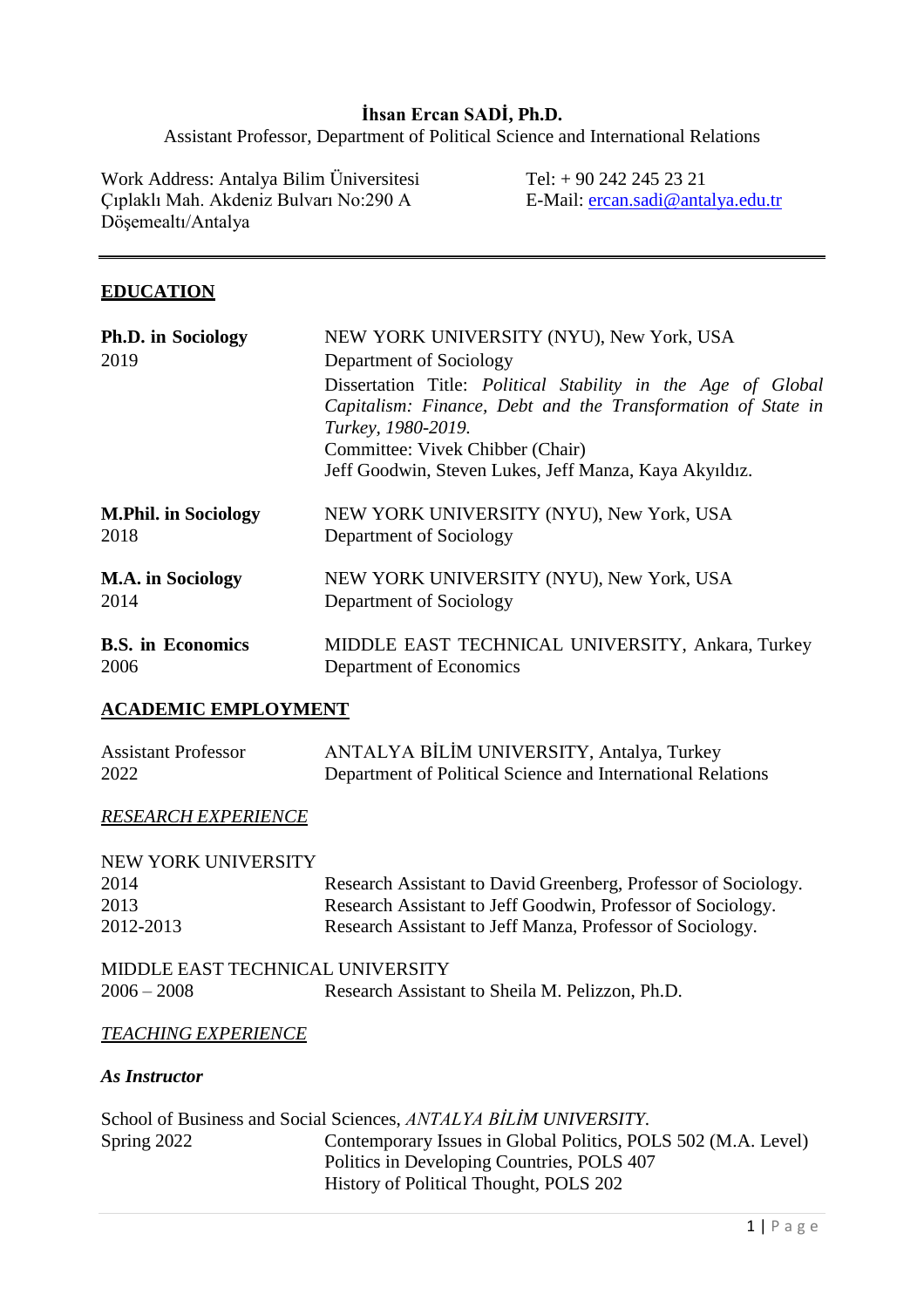|                              | Faculty of Economics and Administrative Sciences &             |                                                                                            |
|------------------------------|----------------------------------------------------------------|--------------------------------------------------------------------------------------------|
|                              | Faculty of Arts and Letters, BAŞKENT UNIVERSITY.               |                                                                                            |
| <b>Fall 2021</b>             | Sociology of Crime, SOCI 433; SOSY 433                         |                                                                                            |
|                              | History of Sociology, SOCI 201; SOSY 201                       |                                                                                            |
|                              |                                                                | Introduction to Sociology, POLT 107; ECO 107; SIBU 111                                     |
|                              | Faculty of Humanities and Social Sciences, MALTEPE UNIVERSITY. |                                                                                            |
| Spring 2021                  | History and Society, SOC 315                                   |                                                                                            |
|                              | Introduction to Sociology, SOC 154; SOS 154                    |                                                                                            |
| <b>Fall 2020</b>             | Tarih ve Toplum, SOS 315                                       | Modern Society and Economy, SOC 207; SOS 207                                               |
|                              |                                                                | Political Science and International Relations, Middle East Technical University, METU NCC. |
| Spring 2020                  | Theories of the State, PSIR 554 (M.A. Level)                   |                                                                                            |
|                              |                                                                | Research Methods for Political Science, PSIR 309                                           |
|                              | History of Political Thought II, PSIR 206                      |                                                                                            |
|                              | Introduction to Sociology, SOCL 109                            |                                                                                            |
|                              | School of Management, SABANCI UNIVERSITY.                      |                                                                                            |
| Spring 2019                  |                                                                | Global Business Context, MGMT 801 (MBA Level)                                              |
|                              | Globalization, MGMT 406                                        |                                                                                            |
| Spring 2018                  | Globalization, MGMT 406                                        |                                                                                            |
| Spring 2016                  | Globalization, MGMT 406                                        |                                                                                            |
|                              |                                                                | Faculty of Economics, Administrative and Social Sciences, BAHÇEŞEHİR UNIVERSITY.           |
| <b>Fall 2018</b>             | Urbanization, SOC 2001                                         |                                                                                            |
| Spring 2018                  | Rural Sociology, SOC 2002                                      |                                                                                            |
| Fall 2017                    | Readings in Urban Studies, SOC 3091                            |                                                                                            |
| <b>Fall 2016</b>             | Introduction to Sociology, SOC 1061                            |                                                                                            |
| Summer 2016                  | Rural Sociology, SOC 2002                                      |                                                                                            |
|                              | Faculty of Social Sciences, ÖZYEĞİN UNIVERSITY.                |                                                                                            |
|                              | Spring 2017 <b>Introduction to Social Sciences, SOC 201</b>    |                                                                                            |
|                              | Department of Sociology, NEW YORK UNIVERSITY.                  |                                                                                            |
| Summer 2017                  | Research Methods, SOC 301                                      |                                                                                            |
| Summer 2014                  | Criminology, LWSOC 503                                         |                                                                                            |
| Summer 2013                  | Criminology, LWSOC 503                                         |                                                                                            |
| Summer 2012                  | Research Methods, SOC 301                                      |                                                                                            |
| <b>As Teaching Assistant</b> |                                                                |                                                                                            |
|                              | Department of Sociology, NEW YORK UNIVERSITY                   |                                                                                            |
| Spring 2015                  | Sociological Theory                                            | [Course Instructor: Steven Lukes]                                                          |
| Fall 2013                    | <b>Introduction to Sociology</b>                               | [Course Instructor: Juan Corradi]                                                          |

- Spring 2013 Introduction to Sociology [Course Instructor: Harvey Molotch]
- Spring 2012 The Sociology of Childhood [Course Instructor: Barbara Heyns]
- Fall 2011 **Introduction to Sociology** [Course Instructor: Richard Arum]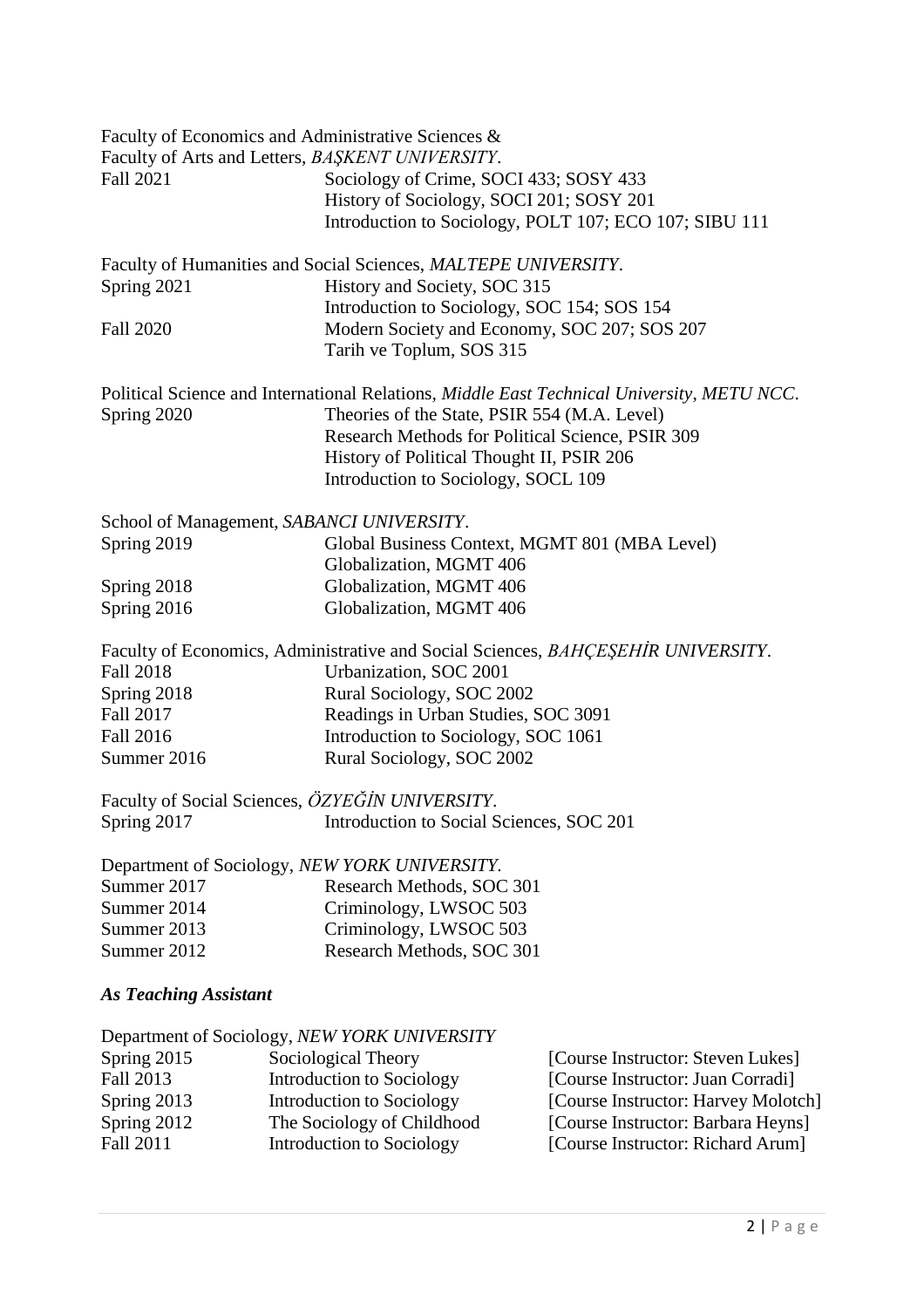|                  |                 | The Core Curriculum of the College of Arts and Science, NEW YORK UNIVERSITY |
|------------------|-----------------|-----------------------------------------------------------------------------|
| Spring 2014      | Texts and Ideas | [Course Instructor: Thomas Ertman]                                          |
| <b>Fall 2012</b> | Texts and Ideas | [Course Instructor: Juan Corradi]                                           |
| Spring $2011$    | Texts and Ideas | [Course Instructor: Thomas Ertman]                                          |
| <b>Fall 2010</b> | Texts and Ideas | [Course Instructor: Juan Corradi]                                           |
|                  |                 |                                                                             |

|               | Morse Academic Program, NEW YORK UNIVERSITY |                                    |
|---------------|---------------------------------------------|------------------------------------|
| Spring $2010$ | Conversations of the West                   | [Course Instructor: Thomas Ertman] |
| Fall 2009     | Conversations of the West                   | [Course Instructor: Juan Corradi]  |

Department of Economics, *MIDDLE EAST TECHNICAL UNIVERSITY* Spring 2004-2007 World Economic History I & II [Course Instructor: Sheila Pelizzon].

## **FIELDS OF RESEARCH INTEREST**

Political Sociology, International Political Economy, Sociology of Development, Qualitative Methodology, Turkish Economic Political and Social History, Social Theory.

## **PUBLICATIONS**

Sadi, İ., E., (2022) "Kapitalist Rekabetin Anlamı: Kapitalizm Farklı Aşamalardan mı Geçiyor?", *Praksis*, 57(3): 227-251.

Sadi, İ. E., (2021) "Markets and Economic Institutions: Is New Economic Sociology a Serious Contender?", *Politik Ekonomik Kuram*, 5(2): 330-348.

Sadi, İ. E., (2021) "Drawing the Boundaries of Economic Sociology: A Critical Assessment", *Fiscaoeconomia*, 5(3): 936-956.

## **CONFERENCE PAPERS**

"Destabilizing Dynamics in Turkish Politics: A Comparison with the 1990s", at *International Initiative for Promoting Political Economy (IIPPE) Annual Conference: The Pandemic and The Future of Capitalism*, Online Conference, September 12-19, 2021.

"Before and After the Presidential Referendum: De-Stabilizing Dynamics in Turkish Politics and the JDP's Capacity to Adapt", at *Historical Materialism (HM),* New York University, NY, April 21-23, 2017 [Funded by *HM*]

"Politics Behind the Implementation of Good Financial Governance Institutions: the Turkish Case", at *International Studies Association (ISA): 58th Annual Conference*, Baltimore, Maryland, Feb 22-25, 2017 [Travel Grant awarded by *ISA*].

"Markets and Competition: A Critical Comparative Analysis of Economic Sociology and Marxist Political Economy", at *Historical Materialism*, New York University, New York, April 26-28, 2013.

"Examining the Dynamics of Market Place: Institutionalization and the Political Economy of Informality", at *European Association for Evolutionary Political Economy (EAEPE) Conference 2008: Labour, Institutions and Growth in A Global Knowledge Economy*, Faculty of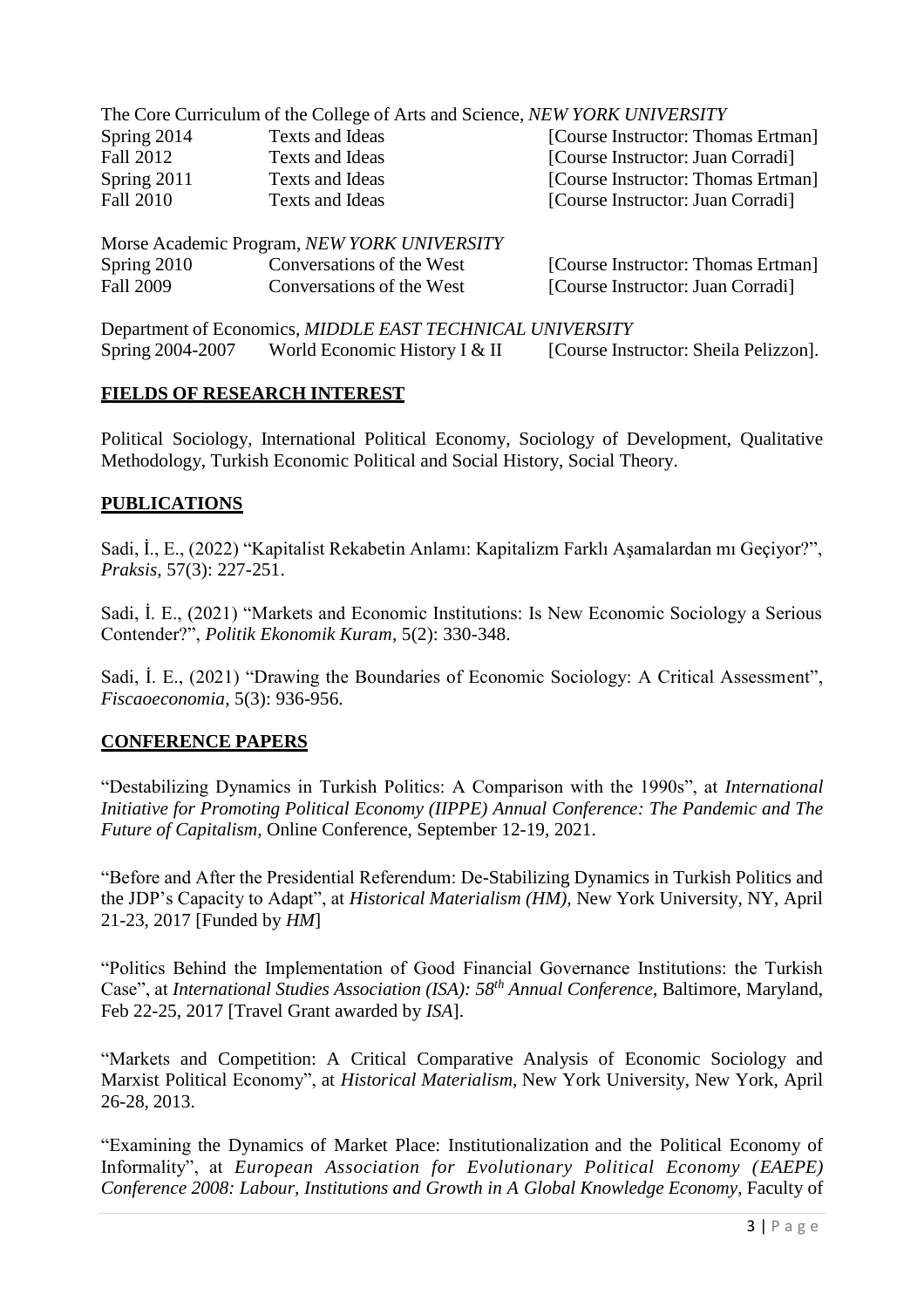Economics "Federico Caffe" - University of Roma Tre, Rome, November 6-8, 2008.

"Antalya and Mersin: A Multi-Dimensional Comparative Approach", (joint with Necati Çelik), at *3 rd International Colloquium on "Mersin in History",* Mersin University, Mersin, October 16- 18, 2008 [full text published in *Proceedings*].

"Uncertainty & Transition: An Institutionalist Approach", (joint with Eyüp Özveren), paper presented at *12th European Society for the History of Economic Thought (ESHET) Conference: Development and Transition in the History of Economic Thought*, University of Economics, Prague, May 15-17, 2008 [Funded by The Scientific and Technological Research Council of Turkey (TÜBİTAK); abstract published in *Book of Abstracts*].

"Local Institutions of Globalization: The Case of TUSIAD", (in Turkish: "Küreselleşmenin Kurumlarını TÜSİAD Örneği Üzerinden Okumak"; joint with Efe Peker), paper presented at International Symposium on Globalization, Democratization, and Turkey, Akdeniz University, Antalya, March 27-30, 2008 [full text published in *Proceedings*].

"Interdisciplinary Approaches to the Agency-Structure Relationship: A Comparison of Institutional Economics and Constructivism", (in Turkish: "Yapı-Birey İlişkisinde Disiplinlerarası Yaklaşımlar"), paper presented at Türk Sosyal Bilimler Derneği 10. Ulusal Sosyal Bilimler Kongresi, METU, Ankara, October 28-30, 2007 [abstract published in *Book of Abstracts*].

"Intellectual Property Rights: A Framework for Scientific Production Processes in Turkey" (in Turkish: "Fikri Mülkiyet Hakları Çerçevesinde Türkiye'de Bilimsel Üretim Süreçleri"; joint with Dilek Çetin), paper presented at Karaburun Bilim Kongresi, Karaburun, İzmir, September 7-9, 2007[abstract published in *Book of Abstracts*].

## **INVITED TALKS**

"Piyasalar ve İktisadi Kurumlar: Yeni Ekonomik Sosyoloji Yerleşik İktisat Düşüncesine Ciddi Bir Rakip Olabilir mi?", Sosyoloji Sohbetleri, *BAŞKENT UNIVERSITY*, Dec 17, 2021.

"Finance, Debt, and the Transformation of State: Political Stability in Turkey, 1980-2019", Economy and Policy Seminar, *Middle East Technical University, METU NCC*, Feb 17, 2020.

"De-stabilizing dynamics in Turkish politics and the JDP's capacity to adapt", Department of Social Sciences, *ÖZYEĞİN UNIVERSITY*, May 11, 2017.

"Politics Behind Good Financial Governance Institutions: Lessons from Turkey's 1990s**",**  Department of Sociology, *BILGI UNIVERSITY*, Dec 14, 2016.

"Governments, Banks and Public Debt: Turkish Political Stability in the Era of Global Capitalism", School of Management Academic Seminar, *SABANCI UNIVERSITY*, Sept 16, 2015.

## **WORKSHOPS**

"What can Erdogan's Turkey tell us about "states" and "markets"?, Institute for New Economic Thinking (INET), YSI Program at the Festival for New Economic Thinking @ 2017 INET Plenary Conference, Edinburgh, Scotland, October 17-24, 2017.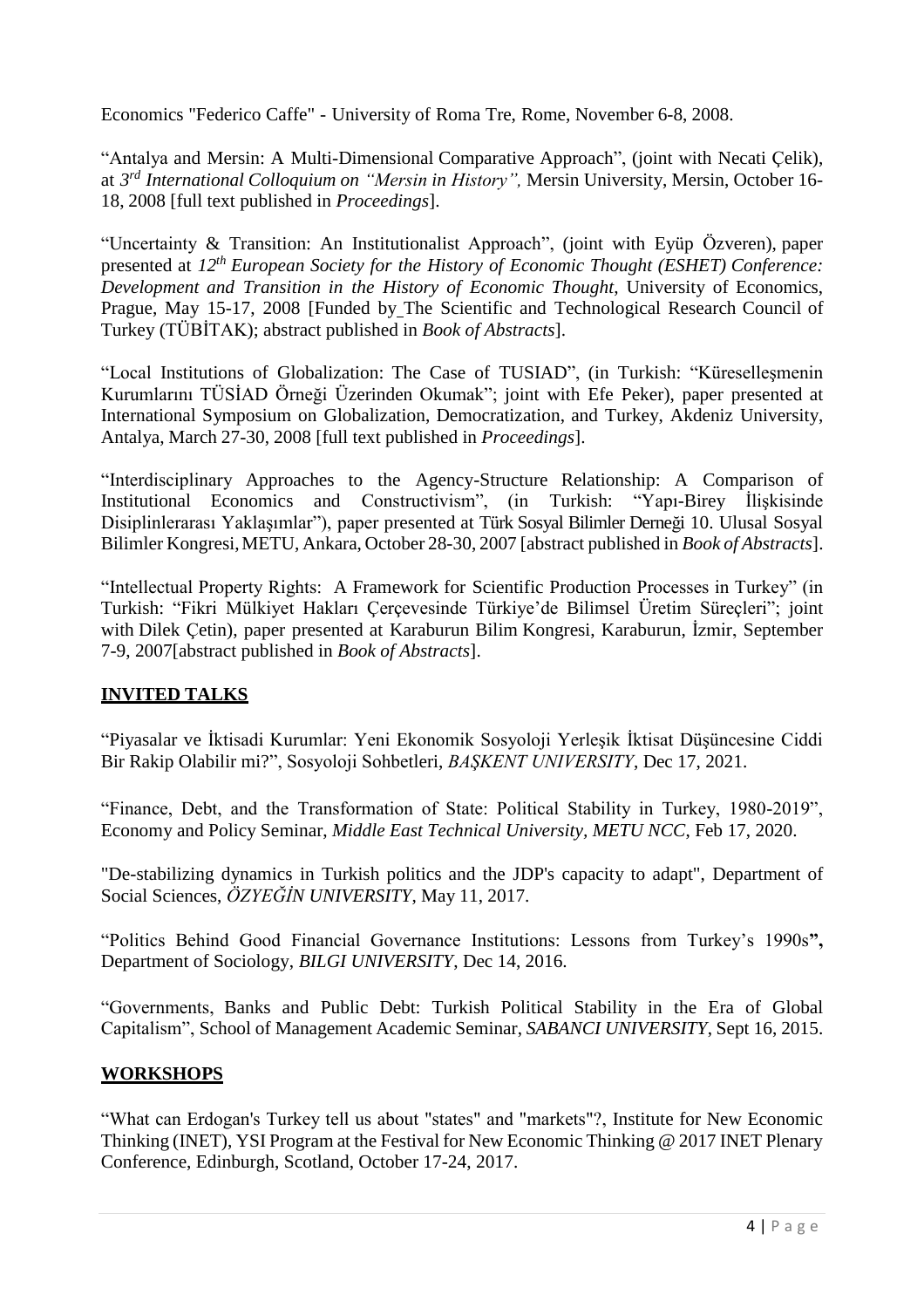"Turkey's Fight against Banking Sector Corruption: A \$47 Billion Bill", Economic and Political Sociology Workshop, Department of Sociology, New York University, May 1, 2015.

"Political Stability in Turkey's 1990s and 2000s", Institute for New Economic Thinking (INET), YSI Antalya Workshop @ Turkish Economic Association Conference, Antalya, Turkey, October 16-17, 2014.

"Turkey's 2000-2001 Economic Crises and Political Transition", presented in the Annual Political Economy Graduate Student Conference, Department of Sociology, New York University, June 2-3, 2014.

"Political (In)Stability in Turkey's Era of Neo-liberalization", presented in the Economic and Political Sociology Workshop, Department of Sociology, New York University, April 26, 2013.

"Examining the Authority of the Mainstream: A Sociological Approach to Knowledge Production Processes in Economics", presented in the Economic and Political Sociology Workshop, Department of Sociology, New York University, March 25, 2011.

## **TRANSLATIONS**

Kepenek, Y. (2022) "Transition to Dependent Development: 1947-1960", in Özçelik, E. and Özdemir, Y. (eds.) *Political Economy of Development in Turkey: 1838-Present*, Palgrave Macmillan, 135-162.

Pelizzon, S. (2020) *Feodalizm'den Kapitalizm'e Geçişte Kadının Toplumsal Konumunda Gerilemenin Tarihi*, İmge Kitabevi: Ankara. (Turkish Translation with Cem Somel). English Original: Pelizzon, S. (1998) But Can She Spin?: The Decline in the Social Standing of Women in The Transition from Feudalism to Capitalism.

### **MANUSCRIPTS IN PREPARATION**

"Political Stability in the Age of Global Capitalism: Finance, Debt and the Transformation of State in Turkey, 1980-2019" (Book Manuscript, *Princeton University Press* is targeted).

"Governments, Banks and Public Debt: Turkish Political Stability in the Age of Global Capitalism" (*Politics & Society* [SSCI] is targeted).

"Politics Behind the Implementation of 'Good Financial Governance' Institutions: Turkey's Fight Against Banking Sector Corruption, 1987-2003" (*Critical Sociology* [SSCI] is targeted).

"Elite Conflicts and Changing Structures of the Turkish Political Economy: Turkey's Era of Political Stability, 2002-2015" (SSCI-indexed *New Perspectives on Turkey* [SSCI] is targeted).

### **HONORS & AWARDS**

| 2015-2018    | NSF 14-604 Sociology Program - Doctoral Dissertation Research                                        |
|--------------|------------------------------------------------------------------------------------------------------|
|              | Improvement Award, National Science Foundation (NSF).                                                |
| October 2017 | Accommodation Stipend, Institute for New Economic Thinking.                                          |
| October 2017 | Dean's Student Travel Grant, Graduate School of Arts and Sciences<br>$(GSAS)$ @ New York University. |